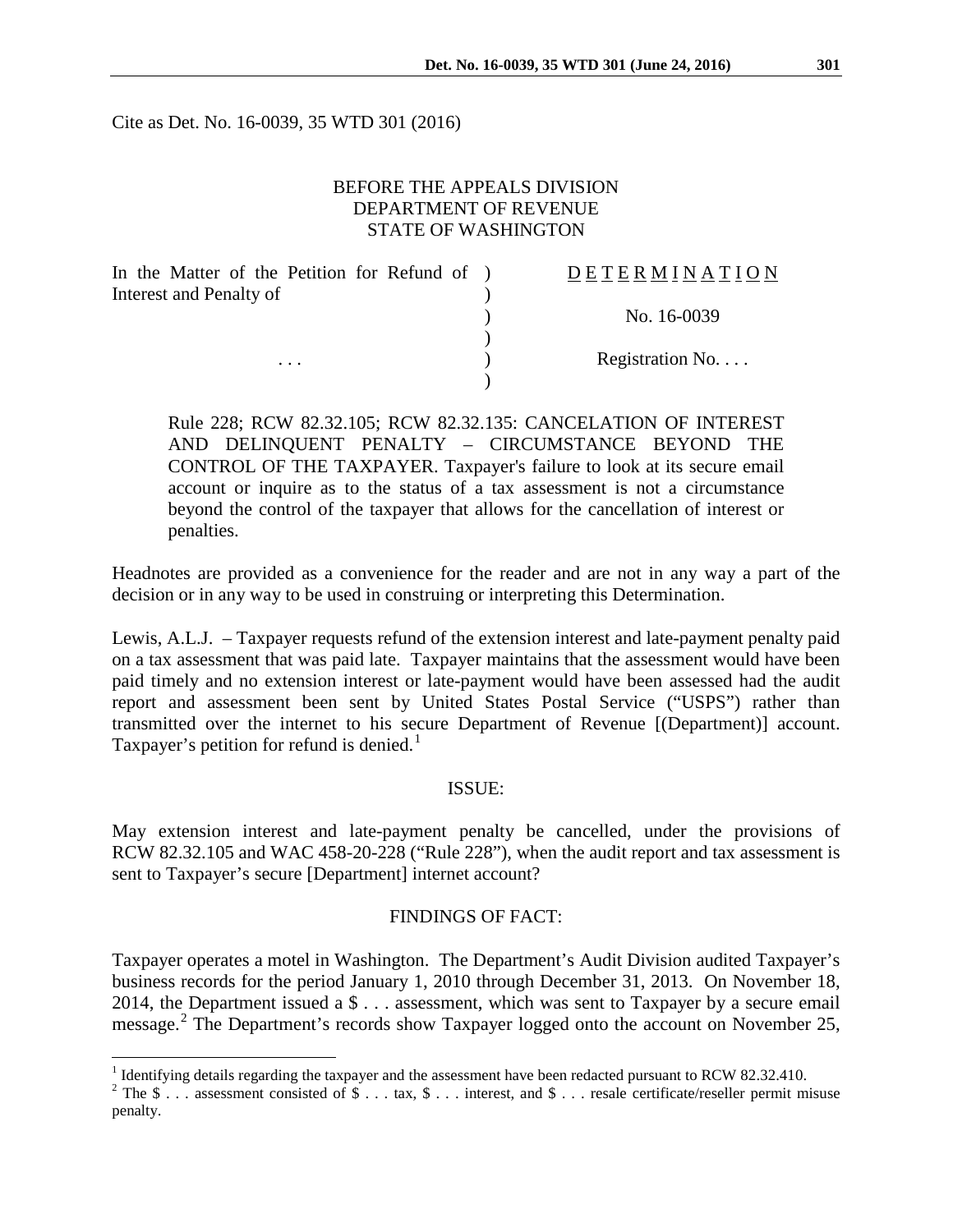2014 and December 3, 2014. The balance due for the tax assessment would have been displayed within Taxpayer's E-file account when he logged into the account on November 25, 2014 and December 3, 2014.

When Taxpayer did not pay the assessment by the December 18, 2014, due date, a fifteen percent late-payment penalty was assessed. On January 5, 2015, a Revenue Agent contacted Taxpayer to request payment of the assessment and the late-payment penalty. On January 15, 2015, Taxpayer paid the Department \$ . . . , which represented payment in full of the assessment  $(\$ \dots)$ , extension interest  $(\$ \dots)$  and late-payment penalty  $(\$ \dots)$ .

On January 15, 2015, Taxpayer filed a petition requesting refund of the extension interest and late-payment penalty. Taxpayer's basis for relief was that he was unaware that the assessment had been issued because he expected to receive the audit report and assessment by USPS rather than as an electronic file in his secure [Department] internet account. Taxpayer's president explained that he had reason to believe the assessment notice would come by USPS because his prior communication with the Department regarding the audit, i.e., notification of the audit, was by USPS.

Taxpayer's president does not dispute that his account with the Department was logged into twice after the assessment was issued. He does explain that he was out-of-the country during this time and that his son accessed the account to file the monthly excise tax return.

Taxpayer asks for relief based on the fact that the late payment was a misunderstanding of expectations, rather than a purposeful delay in paying the assessment. Taxpayer cites the facts that; 1) he promptly paid the assessment once notified by the Department's representative; and 2) that prior obligations owed to the Department were paid timely show his on-going commitment to pay his obligations to the Department timely.

## ANALYSIS:

RCW 82.32A.020(2) and RCW 82.32.105 provide the only statutory authority to cancel interest. RCW 82.32A.020(2) provides taxpayers with:

The right to rely on specific, official written advice and written tax reporting instructions from the department of revenue to that taxpayer, and to have interest, penalties, and in some instances, tax deficiency assessments waived where the taxpayer has so relied to their proven detriment;

RCW 82.32A.020 (2) does not apply because there were no written instructions to Taxpayer not to report tax.

RCW 82.32.105(3) allows for the cancellation of interest if:

(a) The failure to timely pay the tax was the direct result of written instructions given the taxpayer by the department; or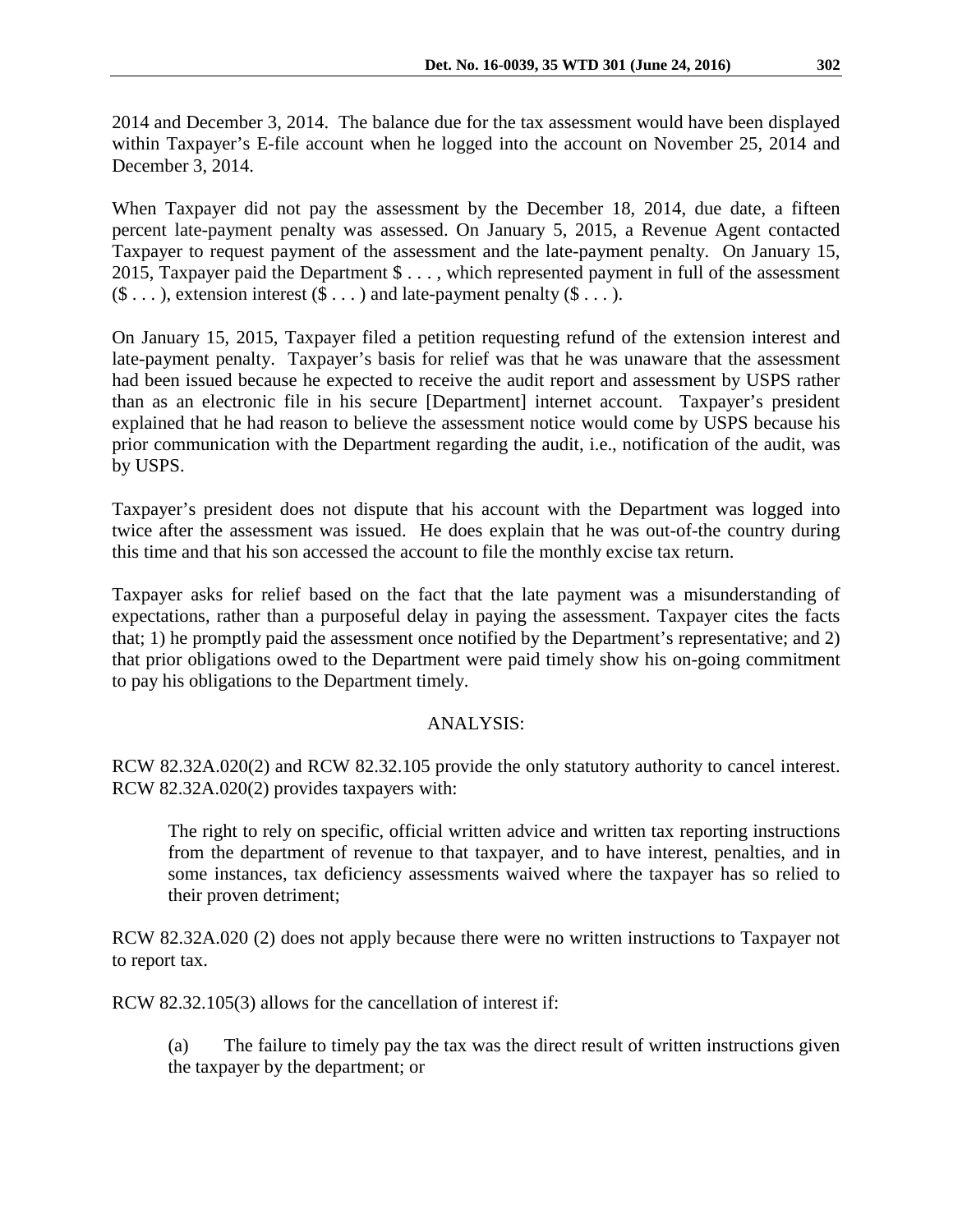(b) The extension of a due date for payment of an assessment of deficiency was not at the request of the taxpayer and was for the sole convenience of the department.

Taxpayer's failure to pay the tax timely was neither the result of written instructions, nor was the due date for payment of an assessment extended for the benefit of the Department. Thus, there is no basis for cancellation of interest.

Taxpayer also requested cancellation of the late payment penalty.

RCW 82.32.090(2) provides for the mandatory assessment of a late-payment penalty:

If payment of any tax determined by the department to be due is not received by the department by the due date specified in the notice, or any extension thereof, there is assessed a total penalty of fifteen percent of the amount of the tax under this subsection; and if payment of any tax determined by the department to be due is not received on or before the thirtieth day following the due date specified in the notice of tax due, or any extension thereof, there is assessed a total penalty of twenty-five percent of the amount of the tax under this subsection. No penalty so added may be less than five dollars. . . .

RCW 82.32.105(1) allows for cancellation of penalties:

If the department of revenue finds that the payment by a taxpayer of a tax less than that properly due . . . was the result of circumstances beyond the control of the taxpayer, the department of revenue shall waive or cancel any penalties imposed under this chapter with respect to such tax.

WAC 458-20-228 ("Rule 228"), the administrative rule that implements RCW 82.32.105 explains:

The circumstances beyond the control of the taxpayer must actually cause the late payment. Circumstances beyond the control of the taxpayer are generally those which are immediate, unexpected, or in the nature of an emergency. Such circumstances result in the taxpayer not having reasonable time or opportunity to obtain an extension of the due date or otherwise timely file and pay.

Taxpayer received the assessment electronically before its due date. Since May 2009, Taxpayer has been required by the Department to Efile and Epay its tax returns. Taxpayer agreed, as part of the Efile and Epay agreement with the Department, to receive notifications via its secure internet account.

In this case, the assessment was sent electronically in accordance with RCW 82.32.135. Taxpayer's failure to thoroughly look at its secure email account with the Department or make inquiry as to the status of the assessment is not a circumstance beyond the control of the Taxpayer. Thus, there is no basis to cancel either the interest or late-payment penalty that Taxpayer requests. Accordingly, Taxpayer's request for relief is denied.